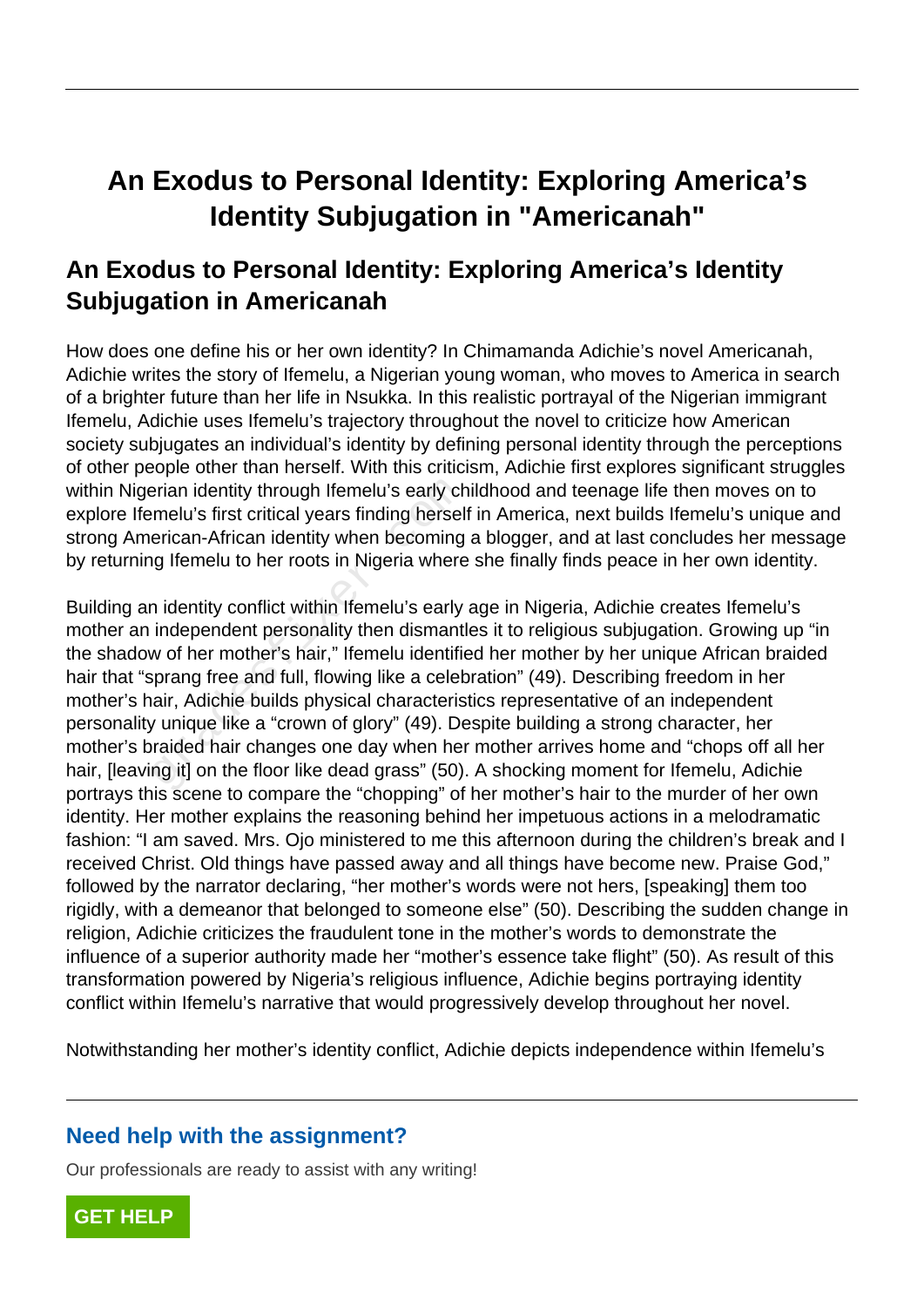personal identity in Nigeria when describing Ifemelu's relationship with Obinze. When first meeting each other in their youth, Obinze describes Ifemelu "like the kind of person who will do something because [she] wants to, and not because everyone else is doing it" (73). Creating this bonding relationship between Obinze and Ifemelu early in the novel, Adichie begins planting Ifemelu's authentic identity by describing her as a person who acts voluntarily rather than manipulated by another person or ideology; therefore, her authenticity grows in her relationship with Obinze making "her like herself" and feel "at ease" (73). Additionally, Adichie continues building Ifemelu's independent identity describing her relationship with Obinze "seem natural" where she could feel comfortable "[talking] to him about odd things" (73). Building trust in her relationship with Obinze, Adichie contrast Ifemelu's identity conflict involving her mother to her experience with Obinze to demonstrate how Ifemelu begins developing a strong identity at the start of her life in Nigeria.

However, once in America, Ifemelu begins to experience a different perception of identity struggle when recognizing American society present feign people and culture different from her expectations. During Ifemelu's first day in America, the narrator describes Ifemelu starring at "matte" buildings, cars, and signboards, which revealed a "high-shine gloss" covering the "mundane things in America" (127). Adichie's description of "high-shine gloss" describes the narrator's point of view in portraying the physical aspects of America as a phony figurative depiction of its society that covered its flaws in its pretended culture. Likewise, Adichie reveals America's feigned identity when Aunty Uju answers a phone call mispronouncing her Igbo last name in an American accent. After the phone call Ifemelu challenges Uju's mispronunciation: "Is that how you pronounce your name now?" in which Uju responds blaming American people: "It's what they call me now" (128). With Uju's accent "emerged a new persona, apologetic and self-abasing," described the narrator signifying Adichie's purpose in demonstrating how Uju lost her own identity when "America had subdued her" (135). As result, Ifemelu discovers the perplexing identity subjugation that would soon enslave her identity while living in America. In America, and signboards, which retainings, cars, and signboards, which rethings in America" (127). Adichie's despoint of view in portraying the physical of its society that covered its flaws in its feigned identity when

After discovering Aunty Uju's subtle change of identity, a white American, Cristina Tomas, begins subjugating Ifemelu's Nigerian identity. Registering into college in Trenton, Cristina Thomas unintentionally belittles Ifemelu talking to her in an exaggerated slow manner: "Yes. Now. Are. You. An. International. Student?" (163). Creating a pause between every word, Adichie makes Tomas exaggerate her slow tone to demonstrate how American society's categorization makes immigrants like Ifemelu feel inadequate as "a small child, lazy-limbed and drooling" (163). Thus, with Tomas' immigrant categorization, Adichie demonstrates how Ifemelu "shrinks like a dried leaf" knowing she had spoken English all her life to be considered an incoherent individual to American society. (164) As quick and simple as Tomas' categorization, Ifemelu likewise begins practicing an American accent to avoid future encounters with other white Americans who might diminish her personality; therefore, in this process of transforming her Nigerian accent to an American accent, Ifemelu begins subjugating

#### **Need help with the assignment?**

Our professionals are ready to assist with any writing!

**[GET HELP](https://my.gradesfixer.com/order?utm_campaign=pdf_sample)**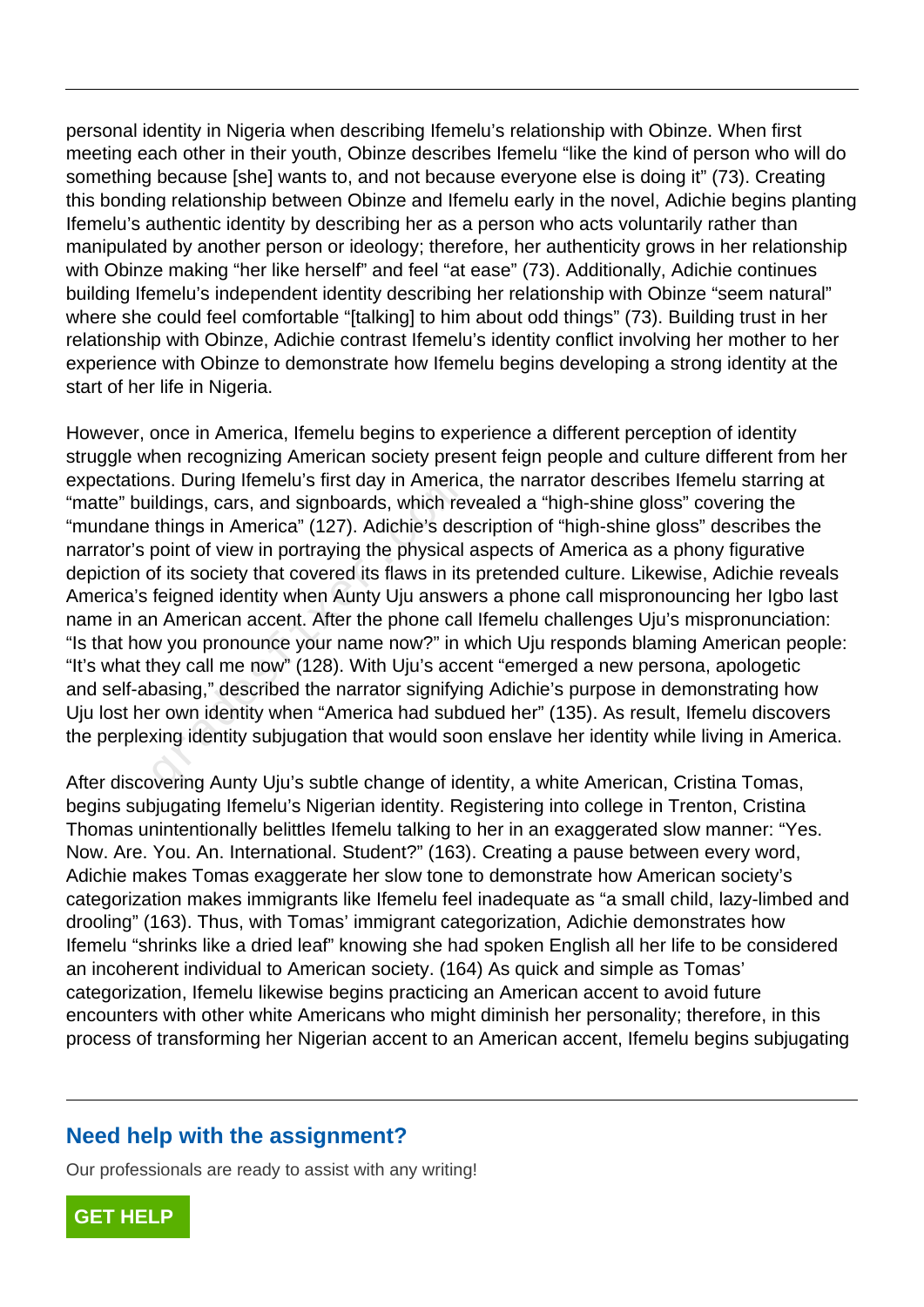her personal identity under the influence of white American culture. (164)

Once Ifemelu masters her American accent, Ifemelu realizes the pretentious value of her faked American identity. After living a year in America, Ifemelu had perfected her American accent "watching of friends and newscasters, the blurring of the t, the creamy roll of the r, the sentences starting with 'so,' and the sliding response of 'oh really'..." (213). Creating an aura of American characteristics that helped Ifemelu achieve her perfect American accent, Adichie makes mastering the American accent an ultimate hardworking skill. After having a conversation with a foreign call center man, the caller compliments Ifemelu of her perfect American accent: "You sound American," but Ifemelu was baffled as to why it was an achievement to sound American. (215) While Ifemelu had accomplished to achieve her ultimate American personality having won over people like "Cristina Tomas, [who] shrunk her like a small, defeated animal," she now realized that her American accent was just "a pitch of voice and a way of being that was not hers" (216). Deciding to give up her pretentious American accent, the narrator describes Ifemelu: "This was truly her; this was the voice with which she would speak if she were woken up from a deep sleep during an earthquake." (216) Building back Ifemelu's unique personality, Adichie achieves now to portray Ifemelu begin shaping her own American-African identity.

As result of accepting her new American-African identity, Adichie begins to build a strong voice for Ifemelu shaping her into race blogger. Beginning to find social activism in her life, Ifemelu speaks in a race dialogue: "The only reason you say that race was not an issue is because you wish it was not. We all wish it was not. But it's a lie. I came from a country where race was not an issue; I did not think of myself as black and I only became black when I came to America." (359) Creating a bold tone in Ifemelu's activism, Adichie now has build an Ifemelu that has recognized who she is in the American world and the important significance she has in inspiring American people. Thus, Ifemelu begins writing in her blog: "Dear Non-American Black, when you make the choice to come to America, you become black. Stop arguing. Stop saying I'm Jamaican or I'm Ghanaian. America doesn't care" (273). Making this statement in one of her blogs, Adichie suggests Ifemelu has now accepted her black identity in America and has now called other non-American blacks to understand the ideology of America's pretentious identity to categorize immigrants. ri up from a deep sleep during an eart<br>
in up from a deep sleep during an earth<br>
i shaping her new American-African<br>
i shaping her into race blogger. Beginn<br>
a race dialogue: "The only reason you<br>
is not. We all wish it wa

Moving back to Nigeria, Adichie finalizes her novel creating an ambivalent identity for Ifemelu by leaving behind her American self and creating her own distinguished character. Away from the American ideology that defined her, Ifemelu felt "she was at peace," beginning a new blog, discovering her old hometown, and finally "spinning herself fully into being " (586). With this depiction Adichie portrays Ifemelu at the epitome of her own personality no longer facing pressure from an influencing society that cause her damage. When her American ex-boyfriend asked her if she still blogs about race, she declines explaining how "race doesn't really work

## **Need help with the assignment?**

Our professionals are ready to assist with any writing!